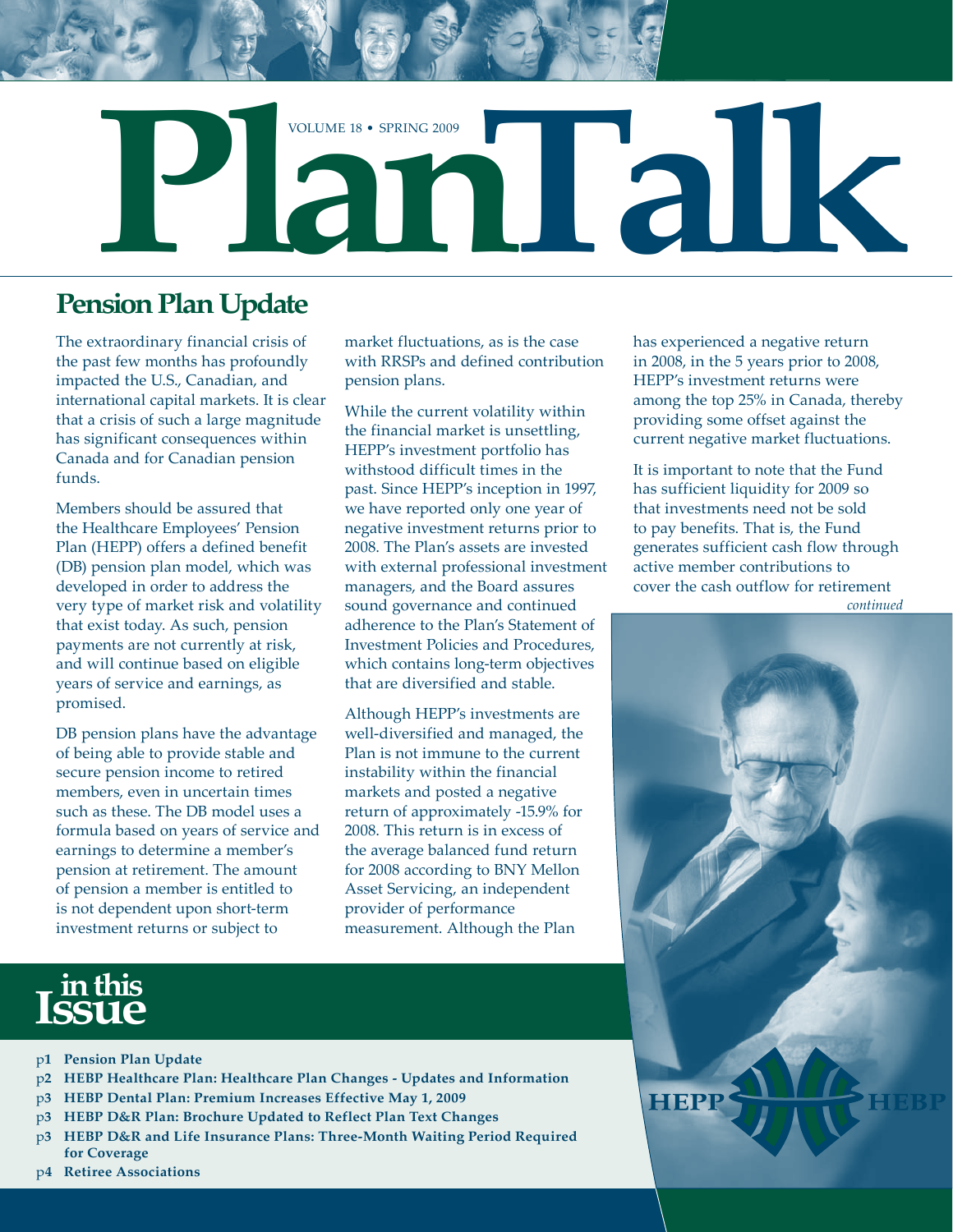and termination benefits plus administration costs.

As part of its ongoing governance, the Board requires that an annual actuarial valuation be conducted. The results of such a valuation are used by the Board to determine if the Plan has sufficient assets to meet its obligations and if contribution rates are sufficient. In addition, given the extent of the market fluctuation in 2008 and the volatility that continues to exist in 2009, the Board will continue to

closely monitor the financial market and its impact to the Plan's financial position in the months to come.

Based on the results of both the 2008 valuation, which will be complete in June of 2009, and an analysis of various capital market outcomes for 2009 and 2010, the Board will look to develop various options and strategies to ensure the continued long-term sustainability of the Pension Plan, which may include contribution rate increases and/or benefit reductions.

However, such actions will not be undertaken without significant review and communication with membership and Settlors of the Plan, and would only be enacted if required for the Plan's long-term sustainability.

# **HEBP Healthcare Plan | Healthcare Plan Changes - Updates and Information**

As announced in January 2009, the Healthcare Employees' Benefits Plan (HEBP) is implementing changes to the Healthcare Plan.

In February and March, HEBP representatives travelled throughout the province to present information on the Healthcare Plan changes. Thank you to everyone for the warm welcome.

The following are updates and important information for members:

- Over the past month, packages have been mailed to the majority of membership who had Basic or Enhanced coverage under the former HEBP Healthcare Plan.
- In April, 2009, enrollment packages will be sent to employees not participating in either the new or former HEBP Healthcare Plans. These employees may, however, join the new Enhanced Group Healthcare Plan before receiving their packages by contacting their payroll or human resources department to obtain an enrollment form.
- During the implementation period, HEBP will provide employees who are participating or will be participating in the new Enhanced Group Healthcare Plan with a onetime opportunity to enroll in the

Dental Plan in order to provide these employees with access to the Healthcare Spending Account (HSA). Beginning April 1, 2010, the HSA will provide a lump-sum benefit amount that can be used to pay for eligible health and dental expenses in excess of existing HEBP benefit maximums. In order to be eligible for the HSA, employees must have coverage under the new Enhanced Group Healthcare Plan and be actively at work.

Please note that, once enrolled in the new HEBP Enhanced Group Healthcare and/or HEBP Dental Plan, members can only opt out of the Plan(s) if coverage under another group plan is obtained and the member cancels his or her coverage within 60 days of acquiring the alternate coverage. Otherwise, coordination of benefits rules apply.

• Members who had the Basic level of Healthcare Plan coverage or eligible employees not previously covered under the HEBP Healthcare Plan may choose to permanently opt out of the new Enhanced Group Healthcare Plan. These employees will not be allowed to join the Plan at a later date unless they terminate their current employment position and are hired at an employer that participates in the Healthcare Plan

after a 31-day period.

- In order to be equitable to all members entering the new Enhanced Group Healthcare Plan, each member's 2009 utilization history under either the Basic or Enhanced levels of the former Healthcare Plan will be transferred to the new Plan when the member's coverage commences.
- The employer's portion of Healthcare Plan premiums is not considered a taxable benefit for the employee.
- The three-month waiting period for coverage under the Healthcare Plan and/or Dental Plan has been removed. Coverage begins the first day of the month following the date of hire, or the date you become eligible to participate in the Healthcare and/or Dental Plan.
- More information on the HSA will be available in Fall 2009.
- HEBP will contact employees currently on leaves of absence who have prepaid for their Healthcare coverage to provide information about their options for coverage under the new Enhanced Group Healthcare Plan.
- HEBP will contact employees who are receiving premium-free HEBP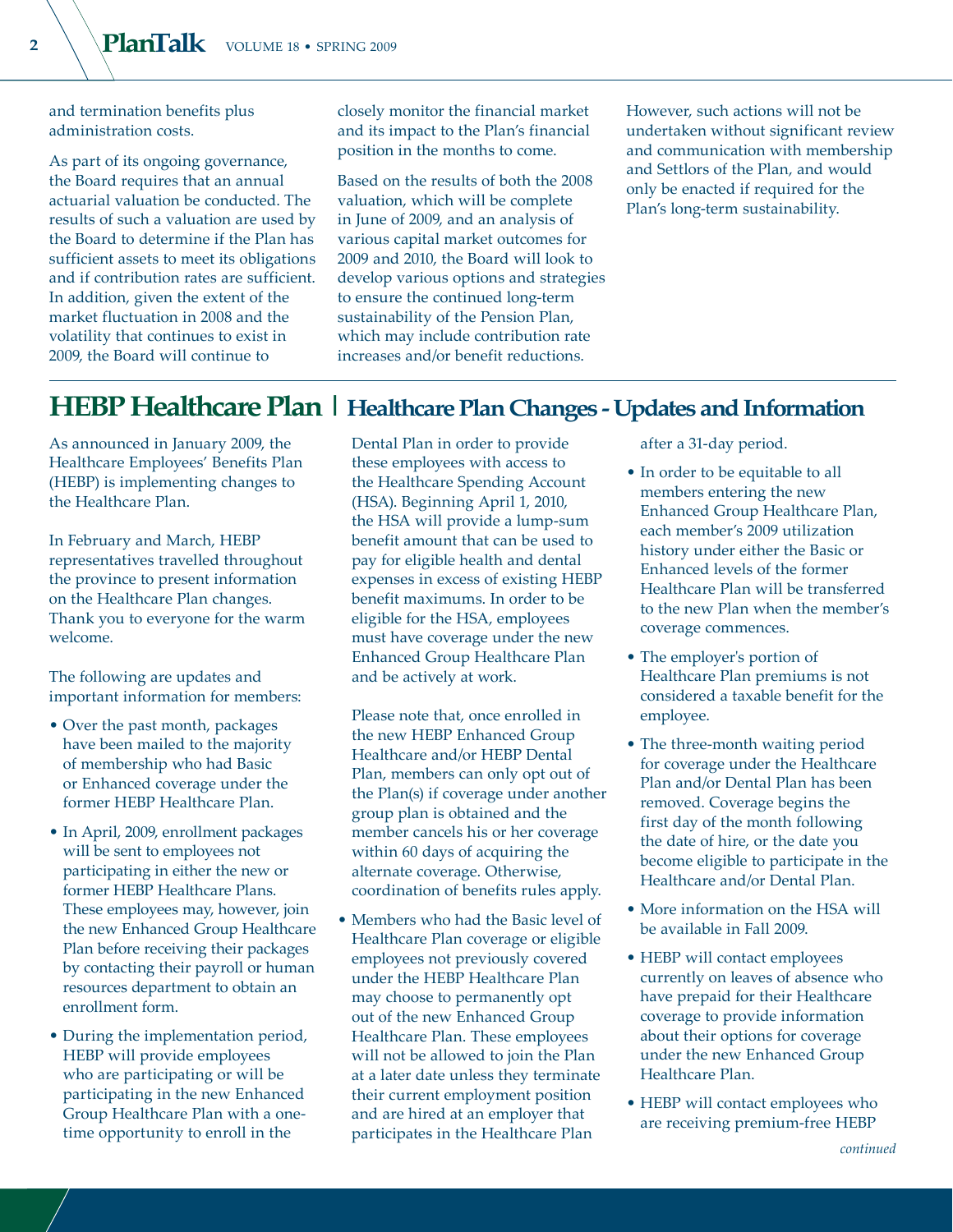Healthcare coverage to provide information about their options for coverage under the new Enhanced Group Healthcare Plan.

• Further information on the Healthcare Plan changes, including questions and answers, the Healthcare & Dental Plans booklet,

and a video presentation, is available on the HEPP/HEBP website at www.hepp.mb.ca.

# **HEBP Dental Plan | Premium Increases Effective May 1, 2009**

The HEBP Board of Trustees has approved premium increases for the Dental Plan, effective May 1, 2009, due mainly to increased utilization.

The premium increases are a result of increased utilization and higher benefit maximums, as well as Manitoba Dental Association fee

| Coverage | <b>Before</b><br><b>Increase</b> | <b>Effective</b><br>May 1, 2009 | <b>Total</b><br><b>Increase</b> |
|----------|----------------------------------|---------------------------------|---------------------------------|
| Single   | \$26.30                          | \$27.10                         | \$0.80                          |
| Family   | \$76.86                          | \$79.16                         | \$2.30                          |

guide increases and inflationary increases over the last four years. The last Dental Plan premium increase was in 2005.

#### **HEBP Disability & Rehabilitation Plan Brochure Updated to Reflect** *Plan Text* **Changes**

The *Disability & Rehabilitation Benefits* brochure has been updated to reflect changes to the *Disability and Rehabilitation Plan Tex*t effective January 1, 2009. The brochure is available in the Disability & Rehabilitation section of the HEPP/HEBP website at www.hepp.mb.ca.

If you do not have access to the website, please contact your employer to obtain a *Disability & Rehabilitation Benefits* brochure.

### **HEBP Disability & Rehabilitation and Life Insurance Plans Three-Month Waiting Period Required for Coverage**

There are no changes to the three-month waiting period for coverage under the Healthcare Employees' Benefits Plan (HEBP) Disability & Rehabilitation (D&R) and Life Insurance Plans. A new employee must still complete three months of continuous Active Service to be eligible for coverage under these Plans.

Active Service means the employee must be performing the regular duties and working the regular hours for the employment position for which they were hired.

To be eligible for D&R coverage, the employee must be a permanent or temporary, full-time or part-time employee working an average of at least 15 hours per week.

An employee is eligible for D&R coverage on the day following the three-month waiting period, also referred to as the effective date of insurance.

Permanent or temporary, full-time or part-time employees are also eligible to participate in the Life Insurance Plan. Life Insurance coverage commences on the first day of the bi-weekly pay period following the three-month waiting period.

Casual employees are not eligible to participate in the HEBP benefits plans.